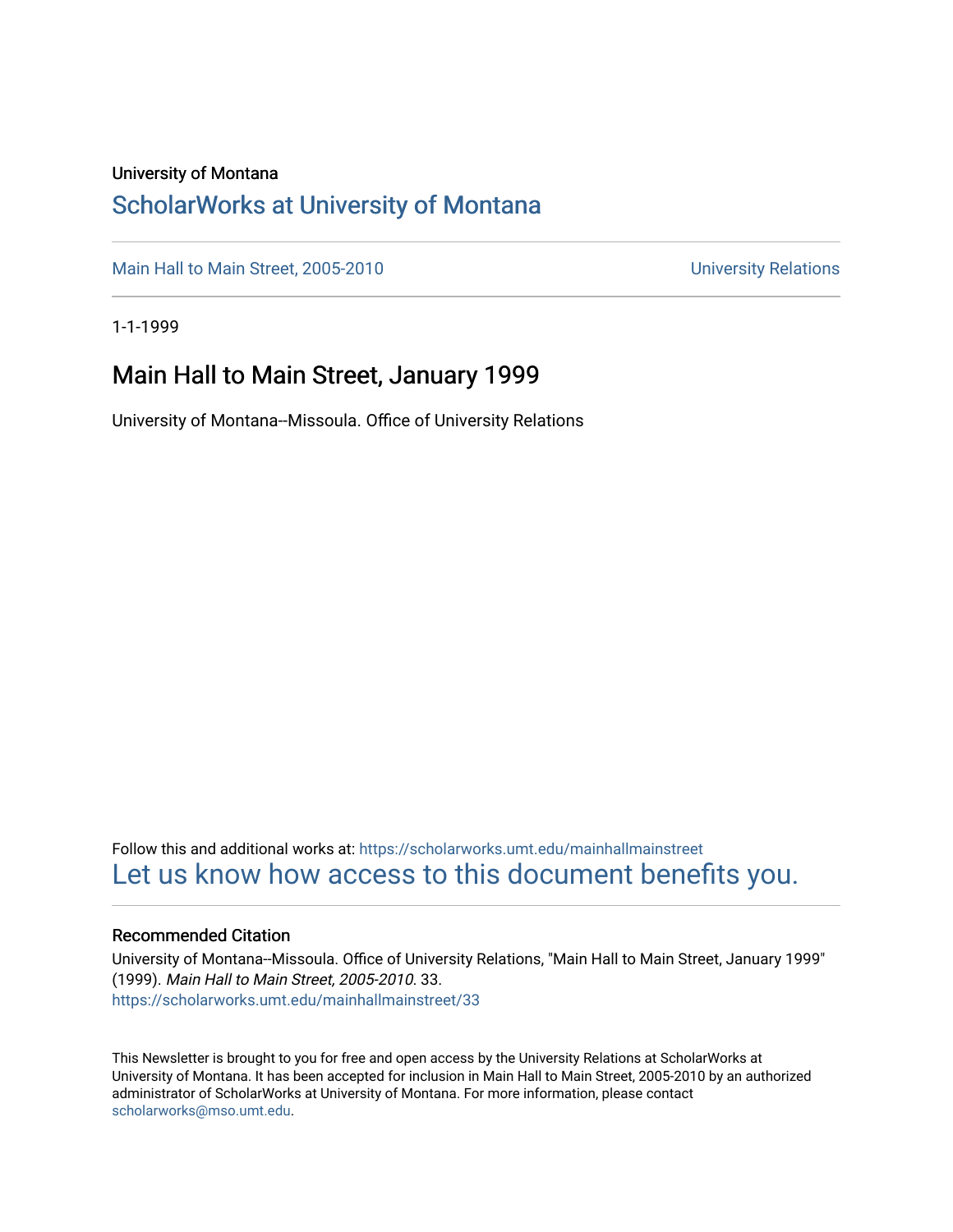# 278.786  $444.99.9$

UNIVERSITY OF MONTANA

MAR 30 1999

Vol. 5, No. 1

Connecting Campus and Community

January 1999

## Paxson teacher wins UM recognition

W and teachers were called to a<br>spur-of-the-moment assembly<br>by the principal on Jan. 15, they had no<br>idea what it was about. hen Paxson School's students and teachers were called to a spur-of-the-moment assembly idea what it was about.

"We were all in the dark," said Margo Voermans, third-grade teacher.

Then, Principal Webb Taylor Harrington announced that, for the first time ever, a teacher from Paxson had been chosen to receive the 1999 Maryfrances Shreeve Award for Teaching Excellence, presented annually by The University of Montana's School of Education. That teacher was Voermans, who has taught at Paxson since 1992.

"1 was absolutely floored," Voermans said. "It's just a tremendous honor."

The \$2,000 Maryfrances Shreeve Award was established in 1992 to honor Shreeve, the master elementary teacher, who taught for 37 years in Montana. She died in March 1998.

Voermans will be presentedwith the award at a gathering of her colleagues the School of Education's <sup>1</sup> Oth annual Teacher Education Reception — on Feb. 6. The reception also honors several hundred Montana teachers who supervise student teachers and interns from UM.

Voermans was nominated by Teddy Maloof, a counselor at Sentinel High School. Over the years, Maloof had seen a phenomenal number of older students refer to Voermans as one of their favorite and most influential teachers.

"She's one of the most positive educators I've ever met," Maloof said.

Voermans has taught for 31 years, 24 of those in Missoula. Her many accomplishments include proposing and pushing a bill — now Montana law that helps abused children, and serving on the Montana Education Association board. She also has volunteered for local organizations such as A Carousel for Missoula and Camp Mak-A-Dream.

"Margo is constantly pushing the envelope forimproving instructional methodology and student motivation techniques," Paxson's principal said. "She is generous with her time, knowledge, expertise and energy.... Margo 'walks



**Top teacher Margo Voermans**

the walk' and <sup>1</sup> learn from her constantly." Among the letters in support of Voermans' nomination were several from parents, former students and a student teacher.

"One of Margo's strongest attributes is her ability to reach out to each child individually on a daily basis," wrote Jill Rasmussen, who was Voermans' 15th student teacher — or "co-teacher" as Voermans calls them —last fall."... She makes it a point, and a priority, to talk to each student on a personal level every day. This small and simple goal of Margo's makes the little people in her class feel larger than life and extremely special.

The example she sets for her students and student teachers has a lasting effect, judging by the number who have kept in touch or re-established contact years after being in Voermans' classroom.

Voermans said that recognition like the Shreeve Award is important validation for teachers.

"It's wonderfully uplifting to have the Shreeve family support and recognition of good teaching," she said. "And then to have been picked for that award is just amazing."

*—Patia Stephens*

## UM Calendar

**Tuesday, Feb. 2 Faculty recital—**percussionist Robert LedBetter, 7:30 p.m., Music Recital Hall. Tickets \$5/ general, \$3/students and senior citizens.

**Thursday, Feb. 4 Basketball—**Grizzliesvs. Weber State, 7:35 p.m., Sentinel High School gym.

**Concert—**Wylie & theWild West, 8 p.m., University Theatre. Tickets \$10/advance, \$11/day of show. Call 243-4051 or (888) MONTANA.

**Saturday, Feb. 6 Concert—**Missoula Symphony Orchestra and Chorale, with soprano Anne Basinski and bass Stephen Kalm, 7:30 p.m., also <sup>3</sup> p.m. Sunday, Feb. 7, Wilma Theatre. Call 721-3194 for tickets.

**Monday, Feb. 8 Basketball—**Grizzliesvs. Idaho State, 7:35 p.m., Sentinel High School gym.

**Tuesday, Feb. 9 WildernessLecture Series—** "Spirits of My Homeland," by Reno LoParco, 7:10-9 p.m., Social Science Building Room 352. Free. **Faculty recital—**organist Nancy Cooper, 7:30 p.m., Music Recital Hall. Tickets \$5/general, \$3 students and senior citizens.

**Thursday, Feb. 11 Basketball—**Lady Griz vs. CSU- Northridge, 7:35 p.m., Sentinel High School gym.

**Saturday, Feb. 13 StudentChamber recital—** 7:30 p.m., Music Recital Hall. Free.